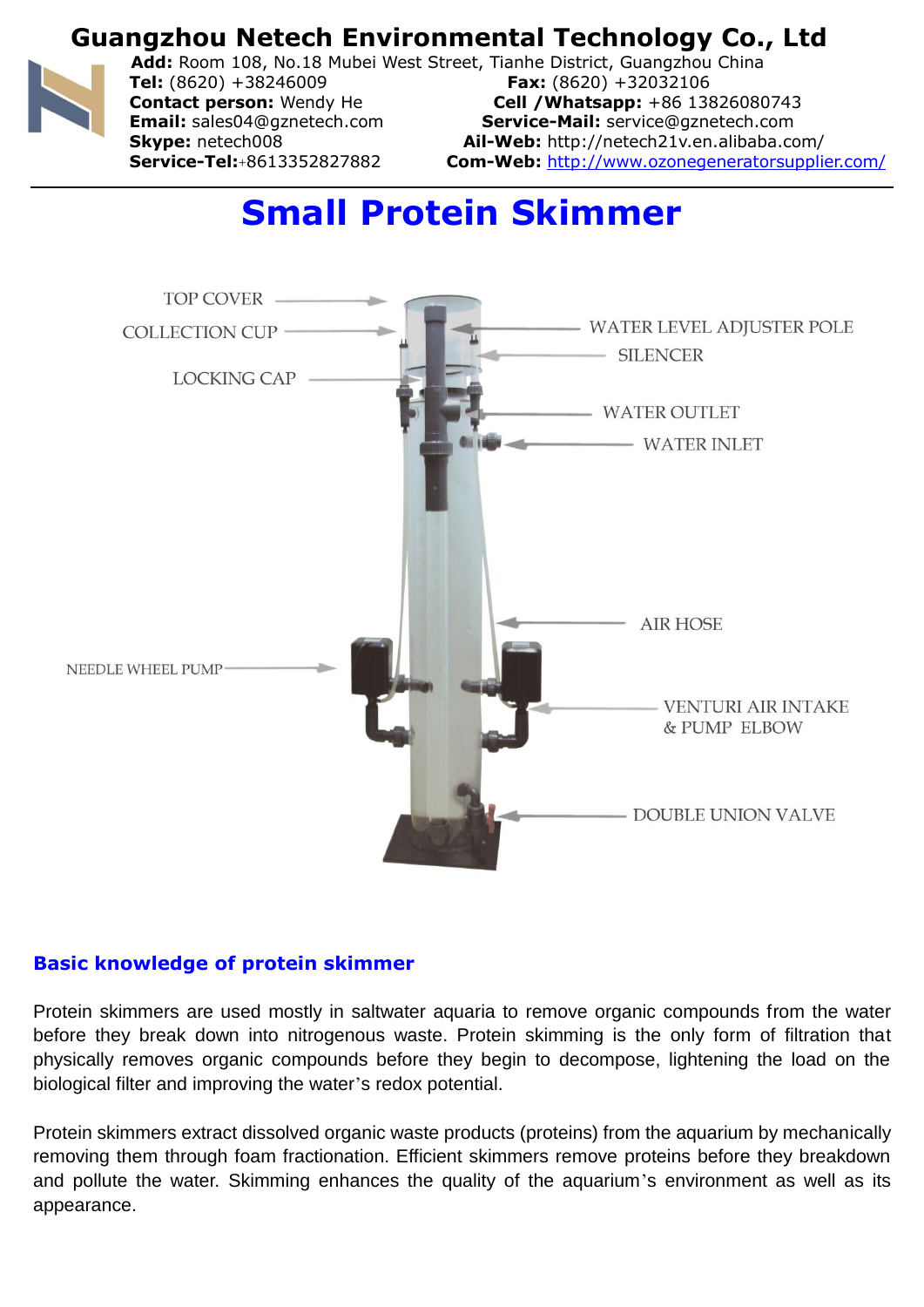

**Add:** Room 108, No.18 Mubei West Street, Tianhe District, Guangzhou China **Tel:** (8620) +38246009 **Fax:** (8620) +32032106

**Contact person:** Wendy He **Cell /Whatsapp:** +86 13826080743 **Email:** sales04@gznetech.com **Service-Mail:** service@gznetech.com **Skype:** netech008 **Ail-Web:** http://netech21v.en.alibaba.com/ **Service-Tel:**+8613352827882 **Com-Web:** http://www.ozonegeneratorsupplier.com/

#### **Features**

- 1. Instead the using of Venturi, Booster pump, low power for saving energy.
- 2. Using the collecting pipe, no need to clean, for saving water.
- 3. PDO air intake device produces abundance air bubble, for high separate efficiency.
- 4. Using two ways water stream design, for high air-liquid mixing result, high separate efficiency.
- 5. Trouble-free design, long service life but free maintenance.

#### **Functions of protein skimmer**

- ◆ Protein skimming removes certain organic compounds, including proteins and amino acids, by using the polarity of the protein itself. Due to their intrinsic charge, water-borne proteins are attracted to the air/water interface. Protein skimmers works by injecting numerous tiny bubbles into the water column. The small bubbles present an enormous air/water interface for the protein molecules to cling to. The longer the bubble resides in the water, the more proteins it is able to attract. The action of a protein skimmer is often compared to the action of waves producing sea foam.
- ◆ Besides removing proteins, our skimmers also removes other substances such as fats and fatty acids, carbohydrates, metals such as copper complexed with proteins, and certain trace elements such as iodide, in addition to particulates and other detritus, phytoplankton, and bacteria.
- Increasing the dissolved oxygen in water, for improving the biological treatment efficiency.
- 1. Removing the harmful air in water, stabilize the PH in water.
- 2. Mixing ozone in water also has the function of sterilization, disinfect ion and remove algae in water.
- 3. Although copper and other metals can be removed through protein skimming, the element is attached to organic molecules, and then removed with the organic. Oil molecules (fats) can cause skimmer foam to collapse, handicapping its efficiency to produce a dry foam.

### **Appliance**

- Seafood cultivating factory
- ◆ Seawater hatcheries
- 1. Oceanopolis, aquarium etc
- 2. Swimming pool water treatment
- 3. Sewage water treatment, and the lines used for ozone mixing in water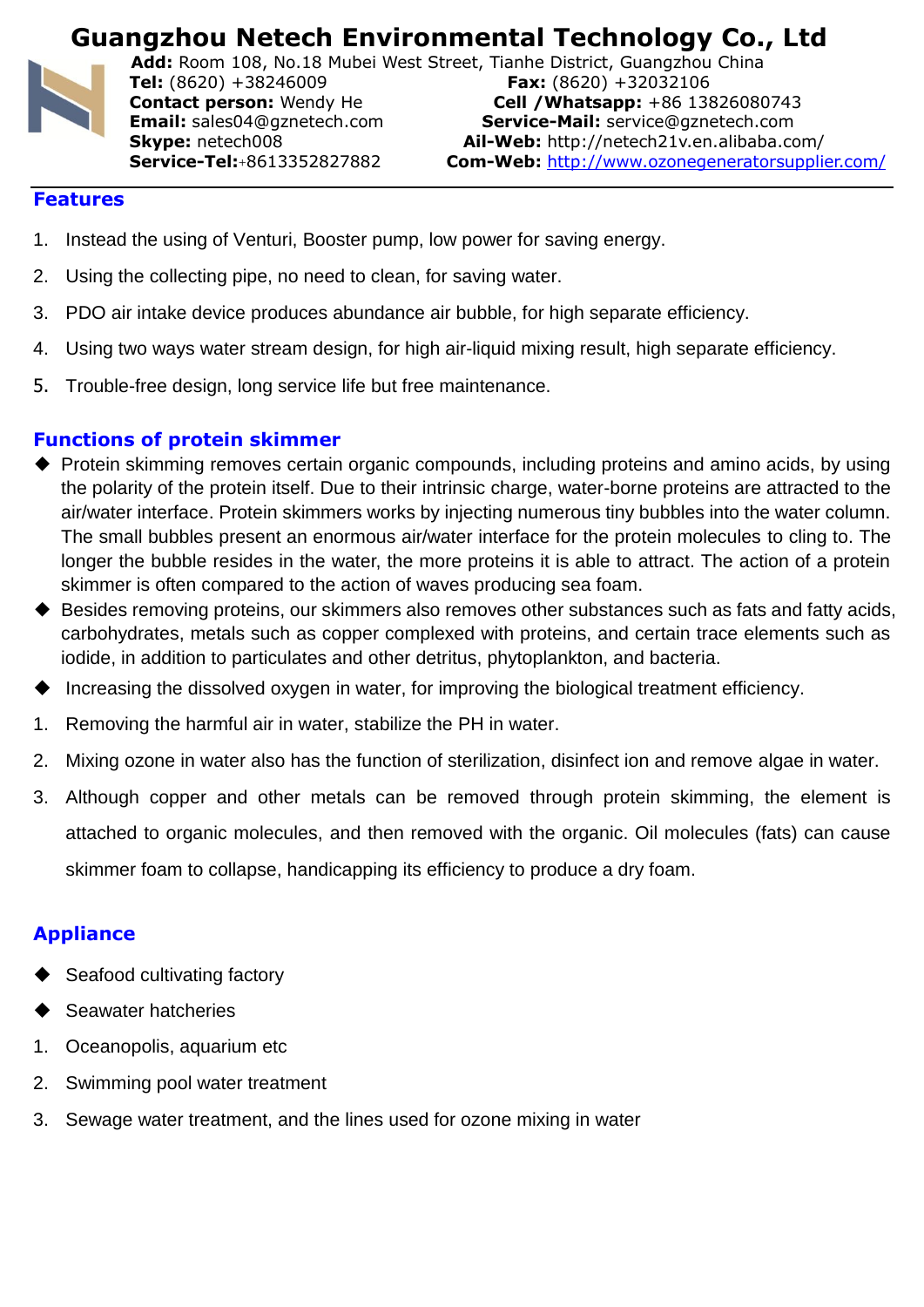

**Add:** Room 108, No.18 Mubei West Street, Tianhe District, Guangzhou China **Tel:** (8620) +38246009 **Fax:** (8620) +32032106

**Contact person:** Wendy He **Cell /Whatsapp:** +86 13826080743 **Email:** sales04@gznetech.com **Service-Mail:** service@gznetech.com **Skype:** netech008 **Ail-Web:** http://netech21v.en.alibaba.com/ **Service-Tel:**+8613352827882 **Com-Web:** http://www.ozonegeneratorsupplier.com/

## **External Big Type (Double plate)**

|                  | <b>Photo</b> | <b>Size</b> |                | Rated/actual        | Max size of |
|------------------|--------------|-------------|----------------|---------------------|-------------|
| <b>Model</b>     |              | (Dia./H mm) | <b>Pump</b>    | power               | tank $(L)$  |
| <b>DWS-6000</b>  |              | 300/1000    | $6540\times3$  | $100W/33W \times 3$ | 6000        |
| <b>DWS-7000</b>  |              | 300/1000    | $6540\times4$  | $100W/33W\times4$   | 7000        |
| <b>DWS-8000</b>  |              | 400/1000    | $6540\times4$  | $100W/33W\times4$   | 8000        |
| <b>DWS-9000</b>  |              | 400/1000    | $6540\times5$  | $100W/33W \times 5$ | 9000        |
| <b>DWS-10000</b> |              | 400/1000    | $6540\times 6$ | $100W/33W\times 6$  | 10000       |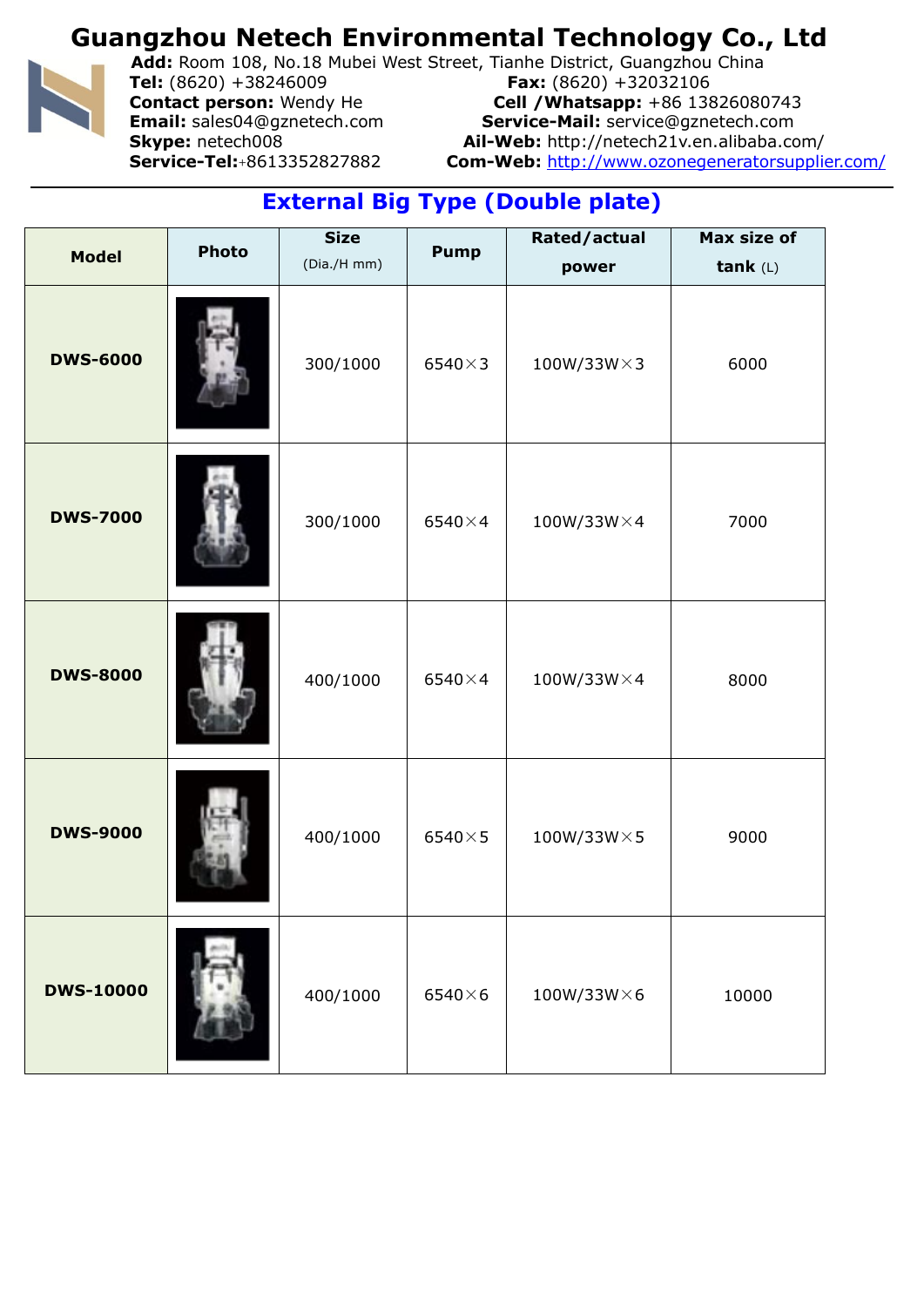

**Add:** Room 108, No.18 Mubei West Street, Tianhe District, Guangzhou China **Tel:** (8620) +38246009 **Fax:** (8620) +32032106

**Contact person:** Wendy He **Cell /Whatsapp:** +86 13826080743 **Email:** sales04@gznetech.com **Service-Mail:** service@gznetech.com **Skype:** netech008 **Ail-Web:** http://netech21v.en.alibaba.com/ **Service-Tel:**+8613352827882 **Com-Web:** http://www.ozonegeneratorsupplier.com/

# **Catalogue of Big Protein Skimmer**



The protein skimmer can be used to reduce the physical and chemical gels. It used the role of adsorption of surface tension of the bubble to enrichment and separation organic, removal the colloidal suspension, cellulose, protein, bait and faeces and other organics in the wastewater. Meanwhile, the protein separator can be used as an ozone mixing tower, which can separate protein and use ozone to do the disinfections.

### **Component parts**

Water input, PDO air intake device, mixing chamber, collecting pipe, sewage disposal, ozone adding device, water output etc.

### **Working system**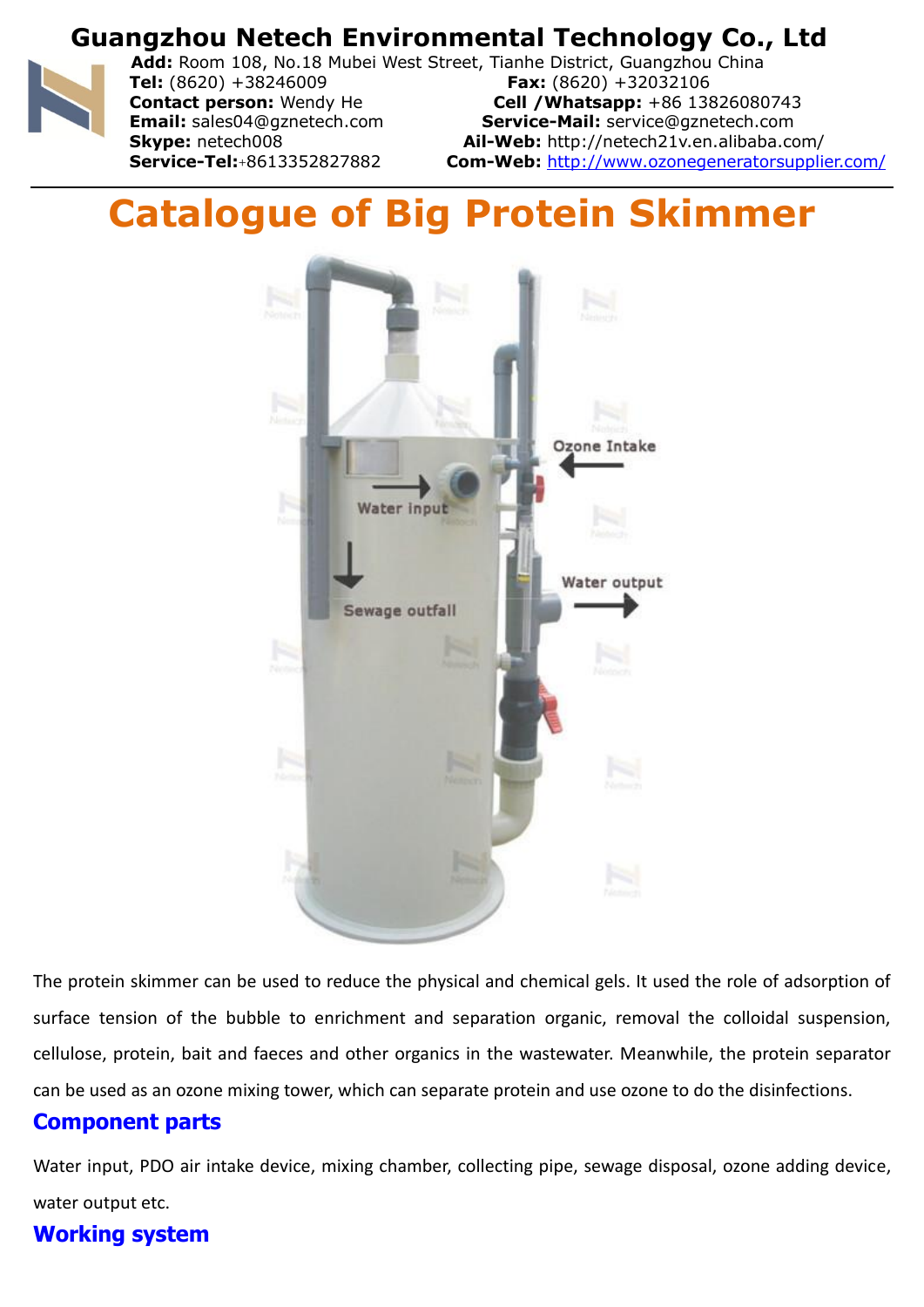

**Add:** Room 108, No.18 Mubei West Street, Tianhe District, Guangzhou China **Tel:** (8620) +38246009 **Fax:** (8620) +32032106 **Contact person:** Wendy He **Cell /Whatsapp:** +86 13826080743 **Email:** sales04@gznetech.com **Service-Mail:** service@gznetech.com **Skype:** netech008 **Ail-Web:** http://netech21v.en.alibaba.com/ **Service-Tel:**+8613352827882 **Com-Web:** http://www.ozonegeneratorsupplier.com/

First, water enter from the bottom of Protein Skimmer, "S" shape water stream, water moving up and then roll down to the water outlet;

Second, using the PDO device for producing bubble, and it enters into the mixing chamber with water together, liquid and air fully mixing in water when the water is rolling then reaches to the water outlet, water goes out from the bottom, but the not dissolved & suspended particles are gather in the surface of micro-bubble, then enter into the collecting pipe, coming out from the sewage disposal;

Third, treated water coming out from the main water outlet, water outlet valve can adjust the liquid level of Protein skimmer.

### **Features**

- Instead the using of Venturi, Booster pump, low power for saving energy.
- $\blacklozenge$  Using the collecting pipe, no need to clean, for saving water.
- ◆ PDO air intake device produces abundance air bubble, for high separate efficiency.
- Using two ways water stream design, for high air-liquid mixing result, high separate efficiency.
- Trouble-free design, long service life but free maintenance.

### **Functions**

- Removing organism such as night soil, colloid etc, for reducing the load of biological treatment and ensuring the water quality.
- 6. Increasing dissolved oxygen in water, for improving the biological treatment efficiency.
- Removing the harmful air in water, stabilize the PH in water.
- Mixing ozone in water also has the function of sterilization, disinfect ion and remove algae in water.

### **Appliance**

- Seafood cultivating factory
- Seawater hatcheries
- Oceanopolis, aquarium etc
- Swimming pool water treatment
- Sewage water treatment, and the lines used for ozone mixing into water